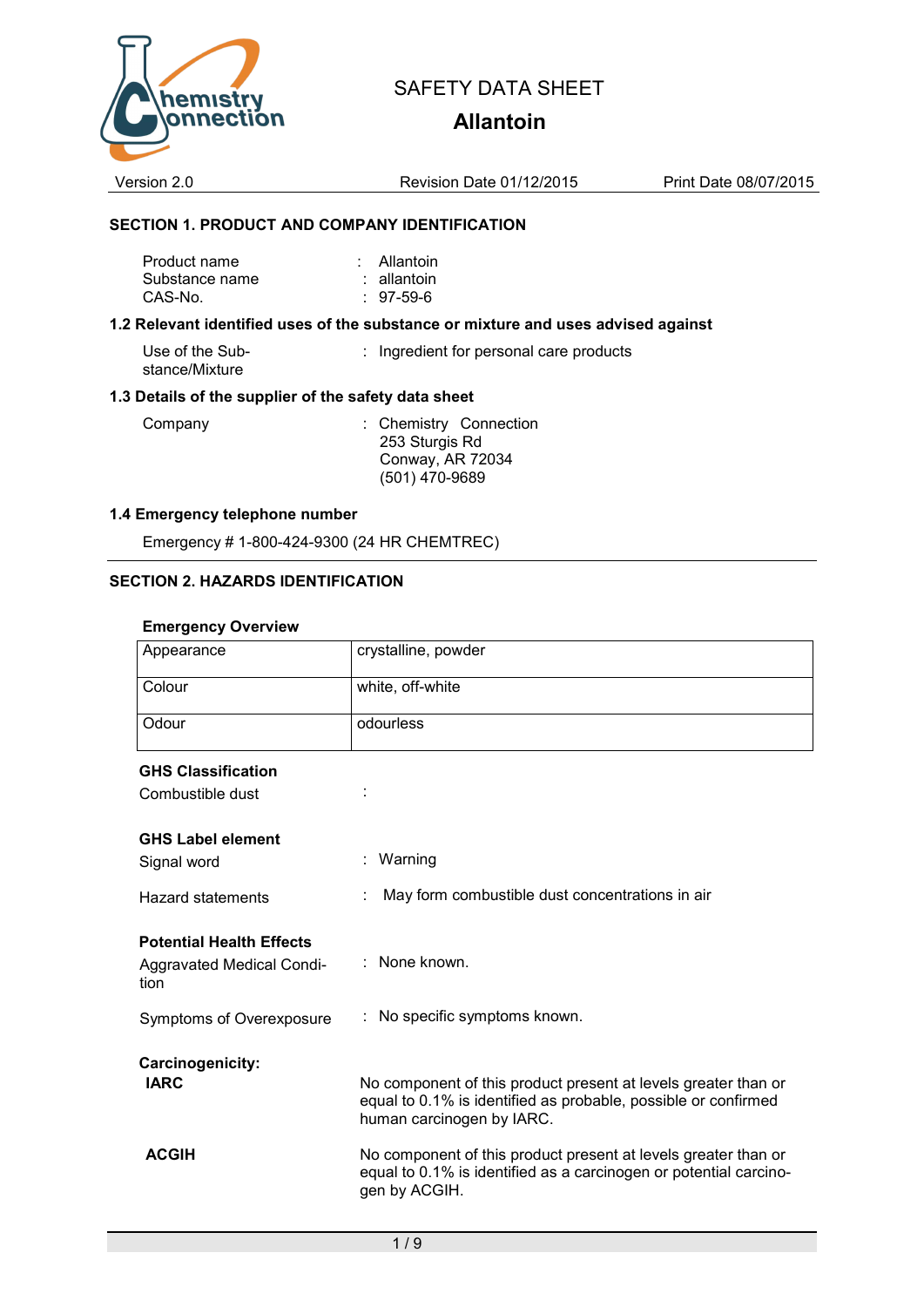| <b>SAFETY DATA SHEET</b>                                          |                                                                                                                                                                    |
|-------------------------------------------------------------------|--------------------------------------------------------------------------------------------------------------------------------------------------------------------|
| <b>Allantoin</b>                                                  |                                                                                                                                                                    |
| Version 2.0                                                       | Revision Date 01/12/2015<br>Print Date 08/07/2015                                                                                                                  |
| <b>OSHA</b>                                                       | No component of this product present at levels greater than or<br>equal to 0.1% is identified as a carcinogen or potential carcino-<br>gen by OSHA.                |
| <b>NTP</b>                                                        | No component of this product present at levels greater than or<br>equal to 0.1% is identified as a known or anticipated carcinogen<br>by NTP.                      |
| <b>Additional hazards and advice</b><br>Risk of dust explosion.   |                                                                                                                                                                    |
|                                                                   | SECTION 3. COMPOSITION/INFORMATION ON INGREDIENTS                                                                                                                  |
| Synonyms                                                          | Urea, (2,5-dioxo-4-imidazolidinyl)                                                                                                                                 |
| Brief description of the pro-<br>duct                             | : Active ingredient                                                                                                                                                |
| Molecular formula                                                 | $\therefore$ C4-H6-N4-O3                                                                                                                                           |
| <b>Hazardous components</b><br>No hazardous ingredients           |                                                                                                                                                                    |
| <b>SECTION 4. FIRST AID MEASURES</b>                              |                                                                                                                                                                    |
| General advice                                                    | : No hazards which require special first aid measures.                                                                                                             |
| If inhaled                                                        | : Move to fresh air.<br>If symptoms persist, call a physician.                                                                                                     |
| In case of skin contact                                           | : Take off contaminated clothing and shoes immediately.<br>Wash off with soap and plenty of water.                                                                 |
| In case of eye contact                                            | : Flush eyes with water as a precaution.<br>Remove contact lenses.<br>Protect unharmed eye.<br>Keep eye wide open while rinsing.                                   |
| If swallowed                                                      | Clean mouth with water and drink afterwards plenty of water.<br>Do not give milk or alcoholic beverages.<br>Never give anything by mouth to an unconscious person. |
| Most important symptoms<br>and effects, both acute and<br>delayed | No specific symptoms known.                                                                                                                                        |
| Notes to physician                                                | : Treat symptomatically.                                                                                                                                           |
| <b>SECTION 5. FIREFIGHTING MEASURES</b>                           |                                                                                                                                                                    |
| <b>Flammable properties</b>                                       |                                                                                                                                                                    |
| Flash point                                                       | Not applicable                                                                                                                                                     |
| <b>Fire fighting</b>                                              |                                                                                                                                                                    |
|                                                                   | 2/9<br>MSDS_US / EN                                                                                                                                                |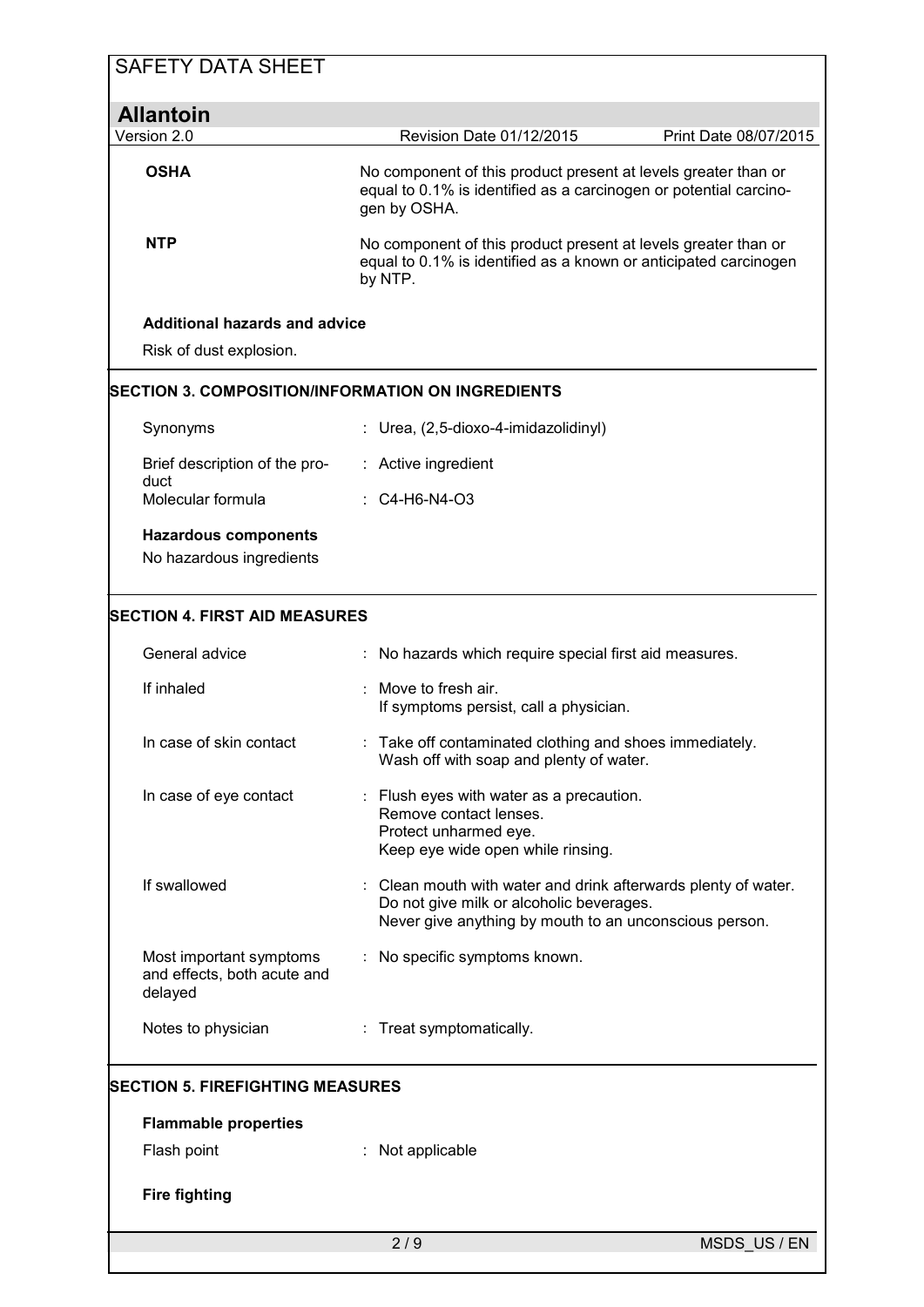| <b>SAFETY DATA SHEET</b>                                                                                               |                                                         |                                                                                                                                                                 |                       |  |  |  |
|------------------------------------------------------------------------------------------------------------------------|---------------------------------------------------------|-----------------------------------------------------------------------------------------------------------------------------------------------------------------|-----------------------|--|--|--|
| <b>Allantoin</b>                                                                                                       |                                                         |                                                                                                                                                                 |                       |  |  |  |
| Version 2.0                                                                                                            |                                                         | Revision Date 01/12/2015                                                                                                                                        | Print Date 08/07/2015 |  |  |  |
| Suitable extinguishing media                                                                                           |                                                         | : Water<br>Foam                                                                                                                                                 |                       |  |  |  |
| <b>Further information</b>                                                                                             |                                                         | : Consider dust explosion hazard.                                                                                                                               |                       |  |  |  |
| Protective equipment and precautions for firefighters                                                                  |                                                         |                                                                                                                                                                 |                       |  |  |  |
| Specific hazards during fire-<br>fighting                                                                              |                                                         | : None known.                                                                                                                                                   |                       |  |  |  |
| for firefighters                                                                                                       |                                                         | Special protective equipment : In the event of fire, wear self-contained breathing apparatus.                                                                   |                       |  |  |  |
| SECTION 6. ACCIDENTAL RELEASE MEASURES                                                                                 |                                                         |                                                                                                                                                                 |                       |  |  |  |
| tive equipment and emer-<br>gency procedures                                                                           |                                                         | Personal precautions, protec- : Use personal protective equipment.<br>Avoid dust formation.                                                                     |                       |  |  |  |
| Environmental precautions                                                                                              |                                                         | : Try to prevent the material from entering drains or water<br>courses.                                                                                         |                       |  |  |  |
| Methods and materials for<br>containment and cleaning up                                                               |                                                         | : Sweep up and shovel.                                                                                                                                          |                       |  |  |  |
| <b>SECTION 7. HANDLING AND STORAGE</b>                                                                                 |                                                         |                                                                                                                                                                 |                       |  |  |  |
| Advice on safe handling                                                                                                |                                                         | : For personal protection see section 8.                                                                                                                        |                       |  |  |  |
| Advice on protection against<br>fire and explosion                                                                     |                                                         | : Avoid dust formation.<br>Provide appropriate exhaust ventilation at places where dust<br>is formed.<br>Take precautionary measures against static discharges. |                       |  |  |  |
| Conditions for safe storage                                                                                            |                                                         | : Keep away from direct sunlight.                                                                                                                               |                       |  |  |  |
|                                                                                                                        |                                                         | Keep container tightly closed and dry.                                                                                                                          |                       |  |  |  |
| Materials to avoid                                                                                                     |                                                         | : No special restrictions on storage with other products.                                                                                                       |                       |  |  |  |
| Storage temperature                                                                                                    |                                                         | : < 77 °F (< 25 °C)                                                                                                                                             |                       |  |  |  |
|                                                                                                                        | <b>SECTION 8. EXPOSURE CONTROLS/PERSONAL PROTECTION</b> |                                                                                                                                                                 |                       |  |  |  |
| <b>Components with workplace control parameters</b><br>Contains no substances with occupational exposure limit values. |                                                         |                                                                                                                                                                 |                       |  |  |  |
| Personal protective equipment                                                                                          |                                                         |                                                                                                                                                                 |                       |  |  |  |
| Respiratory protection                                                                                                 |                                                         | No personal respiratory protective equipment normally re-<br>quired.<br>In case of high dust concentration use a dust mask applicable<br>to local conditions.   |                       |  |  |  |
| Hand protection                                                                                                        |                                                         | : Glove material: for example nitrile rubber                                                                                                                    |                       |  |  |  |
|                                                                                                                        |                                                         | 3/9                                                                                                                                                             | MSDS US/EN            |  |  |  |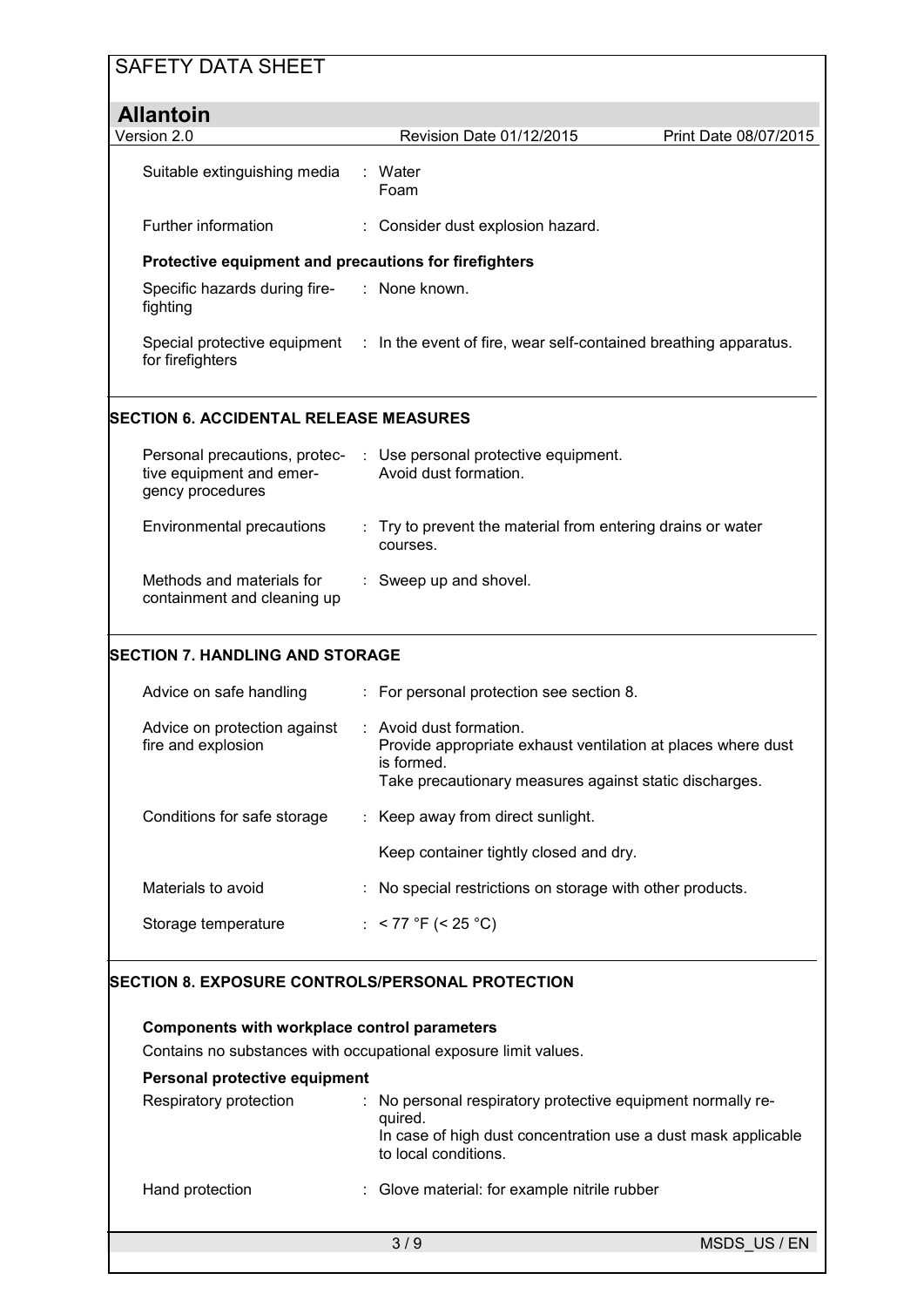| <b>Allantoin</b>         |                                        |                       |
|--------------------------|----------------------------------------|-----------------------|
| Version 2.0              | <b>Revision Date 01/12/2015</b>        | Print Date 08/07/2015 |
| Eye protection           | : Safety glasses                       |                       |
| Skin and body protection | : Lightweight protective clothing      |                       |
| Hygiene measures         | : General industrial hygiene practice. |                       |

### **SECTION 9. PHYSICAL AND CHEMICAL PROPERTIES**

## **9.1 Information on basic physical and chemical properties**

| Appearance                                   | : crystalline, powder                                                                                                                                      |
|----------------------------------------------|------------------------------------------------------------------------------------------------------------------------------------------------------------|
| Colour                                       | white - off-white                                                                                                                                          |
| Odour                                        | : odourless                                                                                                                                                |
| <b>Odour Threshold</b>                       | No information available.                                                                                                                                  |
| pH                                           | : $4.0 - 6.0$ (5 g/l, 20 °C)                                                                                                                               |
| Melting point/range                          | : $225 - 236$ °C                                                                                                                                           |
| Boiling point/boiling range                  | : not determined                                                                                                                                           |
| Flash point                                  | : Not applicable                                                                                                                                           |
| Flammability (solid, gas)                    | : May form combustible dust concentrations in air                                                                                                          |
| Vapour pressure                              | $:$ < 0.001 hPa (at 25 °C; calculated (citation from literature))                                                                                          |
| Relative vapour density                      | : Not applicable                                                                                                                                           |
| Density                                      | : ca. 1.7 g/cm3 (at 20 $^{\circ}$ C)                                                                                                                       |
| Water solubility                             | : 5.7 g/l (25 °C)                                                                                                                                          |
|                                              | 40 g/l (75 °C)                                                                                                                                             |
| Solubility in other solvents                 | : Ethanol: 2 g/l                                                                                                                                           |
|                                              | Diethylether: insoluble                                                                                                                                    |
| Partition coefficient: n-<br>octanol/water   | : log Pow -3.14 (calculated (citation from literature))                                                                                                    |
| Auto-ignition temperature                    | : No data available                                                                                                                                        |
| Thermal decomposition                        | : Decomposes on heating.<br>Potential for exothermic hazard                                                                                                |
| <b>Explosive properties</b>                  | : Not explosive                                                                                                                                            |
| Oxidizing properties                         | : No data available                                                                                                                                        |
| 9.2 Other information                        |                                                                                                                                                            |
| Combustibility index for de-<br>posited dust | : $2(23 °C)$                                                                                                                                               |
|                                              | : $2(100 °C)$                                                                                                                                              |
| Dust explosion class                         | : St(H)1 (Product sample, Median value of the tested sample<br>0.040 mm, Loss on drying 0.2 %; The value was determined<br>in the modified Hartmann tube.) |

| Minimum ignition energy | $:$ > 1,000 mJ (Product sample, Median value of the tested  |
|-------------------------|-------------------------------------------------------------|
|                         | sample $0.040$ mm, Loss on drying $0.2$ %, EN 13821)        |
|                         | The Minimum ignition energy (MIE) of a dust/air mix depends |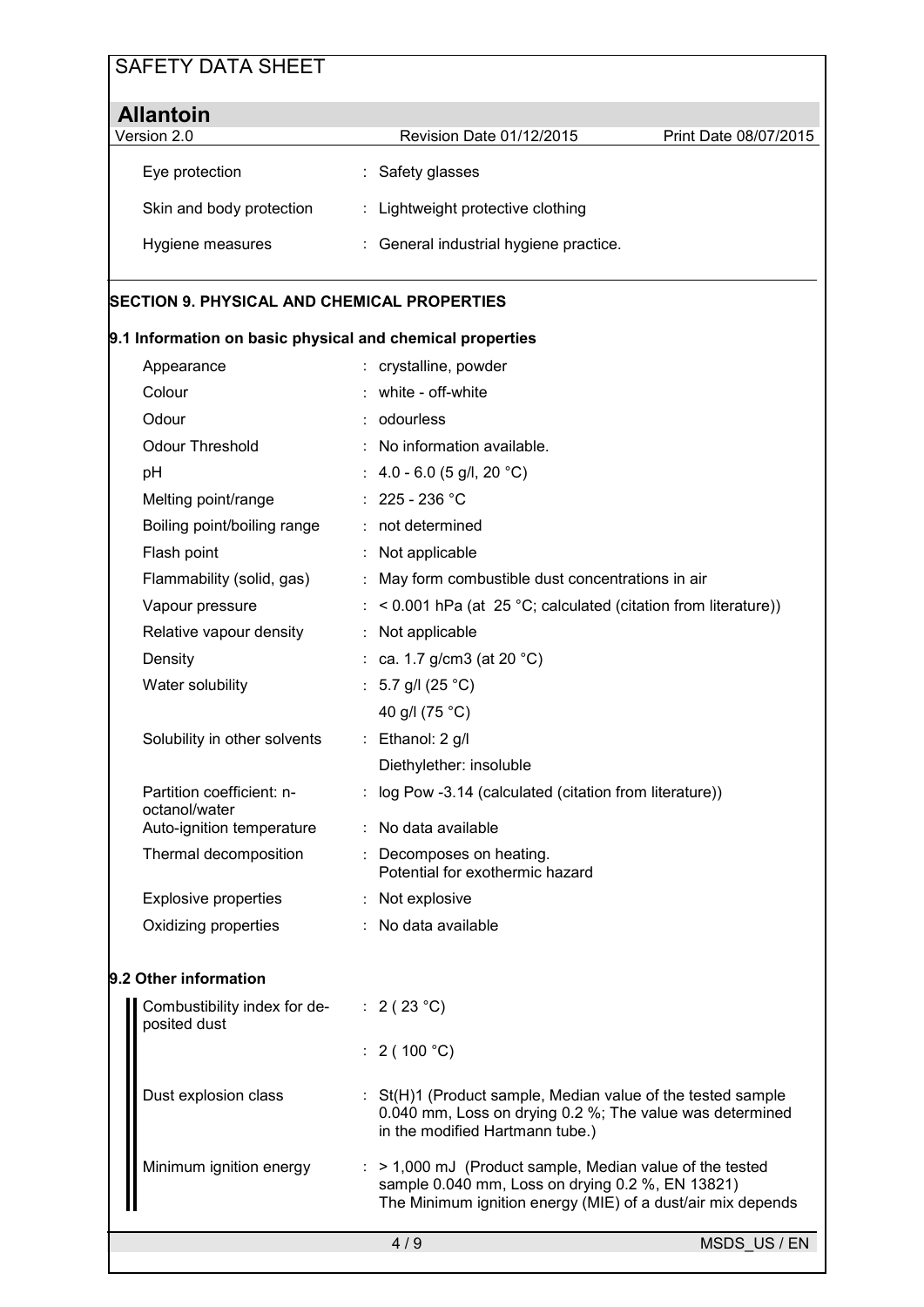| <b>SAFETY DATA SHEET</b>                            |                                                                                                          |                                                                                                                                   |
|-----------------------------------------------------|----------------------------------------------------------------------------------------------------------|-----------------------------------------------------------------------------------------------------------------------------------|
| <b>Allantoin</b>                                    |                                                                                                          |                                                                                                                                   |
| Version 2.0                                         | Revision Date 01/12/2015                                                                                 | Print Date 08/07/2015                                                                                                             |
|                                                     | the dust. The finer and the dryer the dust the lower the MIE.                                            | on the particle size the water content and the temperature of                                                                     |
|                                                     | parameters.                                                                                              | General remark: The indicated dust explosion characteristics<br>are only valid for this product and are sensitive to the sample's |
| Powder volume resistivity                           | : ca. 8E+08 Ohmm (Product sample, Median value of the test-<br>ed sample 0.040 mm, Loss on drying 0.2 %) |                                                                                                                                   |
| Minimum ignition tempera-<br>ture of a dust/air mix | : 570 °C (Median value of the tested sample 0.040 mm)<br>determined in the BAM oven                      |                                                                                                                                   |
| Molecular weight                                    | : $158.12$ g/mol                                                                                         |                                                                                                                                   |
|                                                     |                                                                                                          |                                                                                                                                   |
| SECTION 10. STABILITY AND REACTIVITY                |                                                                                                          |                                                                                                                                   |
| Reactivity                                          | : No hazards to be specially mentioned.                                                                  |                                                                                                                                   |
| Chemical stability                                  | Stable under recommended storage conditions.                                                             |                                                                                                                                   |
| Possibility of hazardous reac-<br>tions             | Dust may form explosive mixture in air.<br>÷.                                                            |                                                                                                                                   |
| Conditions to avoid                                 | : Heat.                                                                                                  |                                                                                                                                   |
| Incompatible materials                              | : Strong acids and strong bases<br>Strong oxidizing agents                                               |                                                                                                                                   |
| products                                            | Hazardous decomposition : No decomposition if used as directed.                                          |                                                                                                                                   |
|                                                     |                                                                                                          |                                                                                                                                   |
| SECTION 11. TOXICOLOGICAL INFORMATION               |                                                                                                          |                                                                                                                                   |
| Acute oral toxicity                                 | : LD50 (Rat): $> 5,000$ mg/kg<br>(Directive 67/548/EEC, Annex V, B.1.)                                   |                                                                                                                                   |
| Acute dermal toxicity                               | : LD50 (Rat): $> 5,000$ mg/kg                                                                            |                                                                                                                                   |
| Skin irritation                                     | No skin irritation (Rabbit, OECD Test Guideline 404)                                                     |                                                                                                                                   |
| Eye irritation                                      | No eye irritation (Rabbit, OECD Test Guideline 405)                                                      |                                                                                                                                   |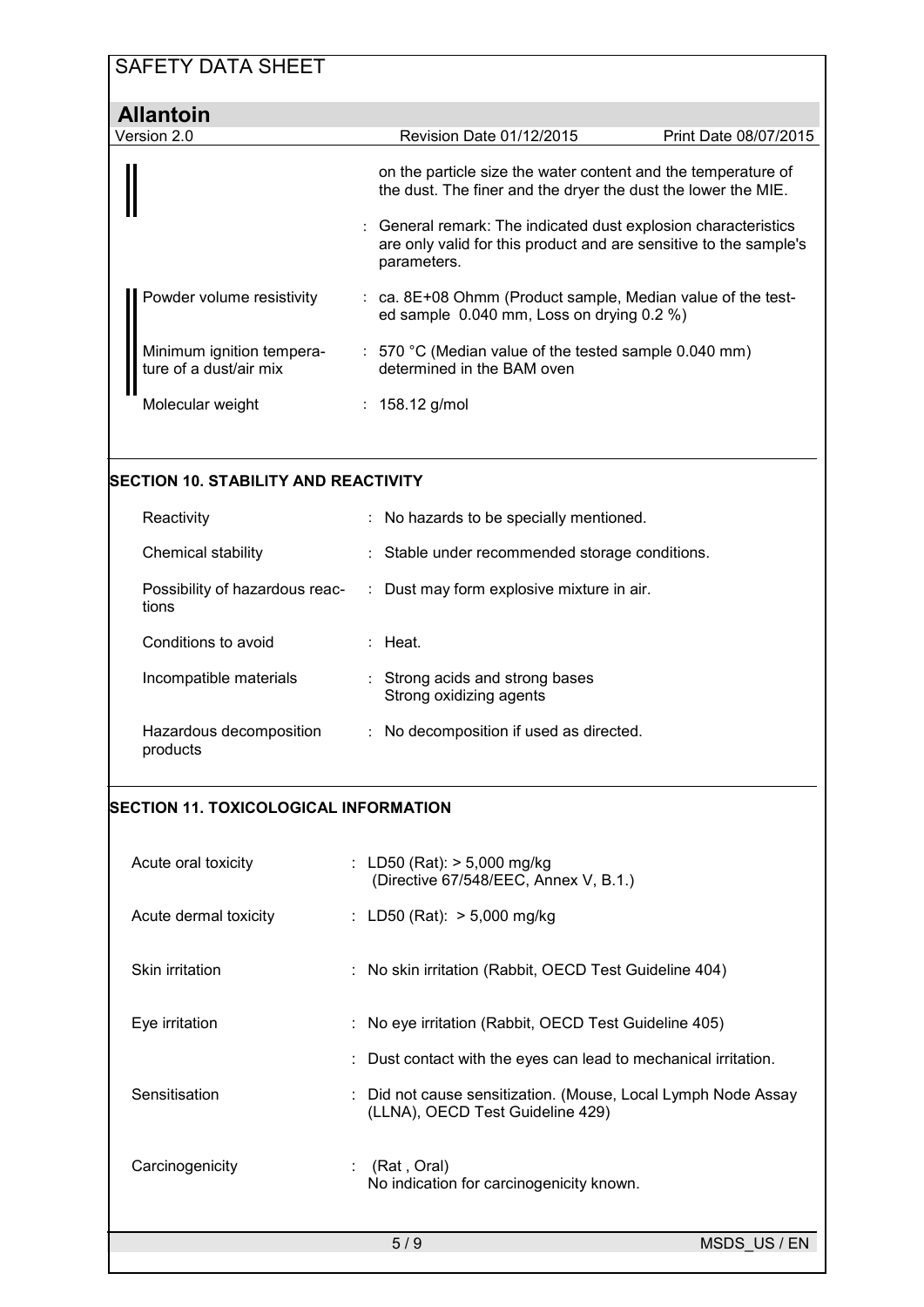| <b>Allantoin</b>                             |                                                                                                                |                       |
|----------------------------------------------|----------------------------------------------------------------------------------------------------------------|-----------------------|
| Version 2.0                                  | Revision Date 01/12/2015                                                                                       | Print Date 08/07/2015 |
| Genotoxicity in vitro                        | : not mutagenic (Ames test, OECD Test Guideline 471)                                                           |                       |
| Reproductive toxicity                        | : No indication for adverse effects on fertility known.                                                        |                       |
| STOT - single exposure (A-<br>cute exposure) | $\therefore$ The substance or mixture is not classified as specific target<br>organ toxicant, single exposure. |                       |
| STOT - repeated exposure                     | $:$ This information is not available.                                                                         |                       |
| Aspiration toxicity                          | $\therefore$ No aspiration toxicity classification                                                             |                       |
|                                              |                                                                                                                |                       |

## **SECTION 12. ECOLOGICAL INFORMATION**

### **Toxicity**

| Toxicity to fish                                                       | : Danio rerio (zebra fish)<br>$LC50 > 5,000$ mg/l<br>(nominal concentration)<br>(OECD Test Guideline 203)                                                                |
|------------------------------------------------------------------------|--------------------------------------------------------------------------------------------------------------------------------------------------------------------------|
| Toxicity to daphnia and other<br>aquatic invertebrates                 | : Daphnia magna (Water flea)<br>EC50 $(48 h) > 100$ mg/l<br>(nominal concentration)<br>(OECD Test Guideline 202)<br>: NOEC (48 h) >= 100 mg/l<br>(nominal concentration) |
| Toxicity to bacteria                                                   | : activated sludge<br>NOEC (3 h) 1,000 mg/l<br>(OECD Test Guideline 209)                                                                                                 |
| Persistence and degradability                                          |                                                                                                                                                                          |
| Biodegradability                                                       | : Readily biodegradable.<br>ca. 72 % (28 d)<br>(OECD Test Guideline 301B)                                                                                                |
| <b>Bioaccumulative potential</b>                                       |                                                                                                                                                                          |
| Partition coefficient: n-<br>octanol/water                             | : log Pow -3.14 (calculated (citation from literature))                                                                                                                  |
| <b>Mobility in soil</b>                                                |                                                                                                                                                                          |
| Distribution among environ- : No data available<br>mental compartments |                                                                                                                                                                          |
| <b>Results of PBT and vPvB assessment</b>                              |                                                                                                                                                                          |
| Assessment                                                             | The substance does not fullfill the PBT criteria.<br>The substance does not fullfill the vPvB criteria.                                                                  |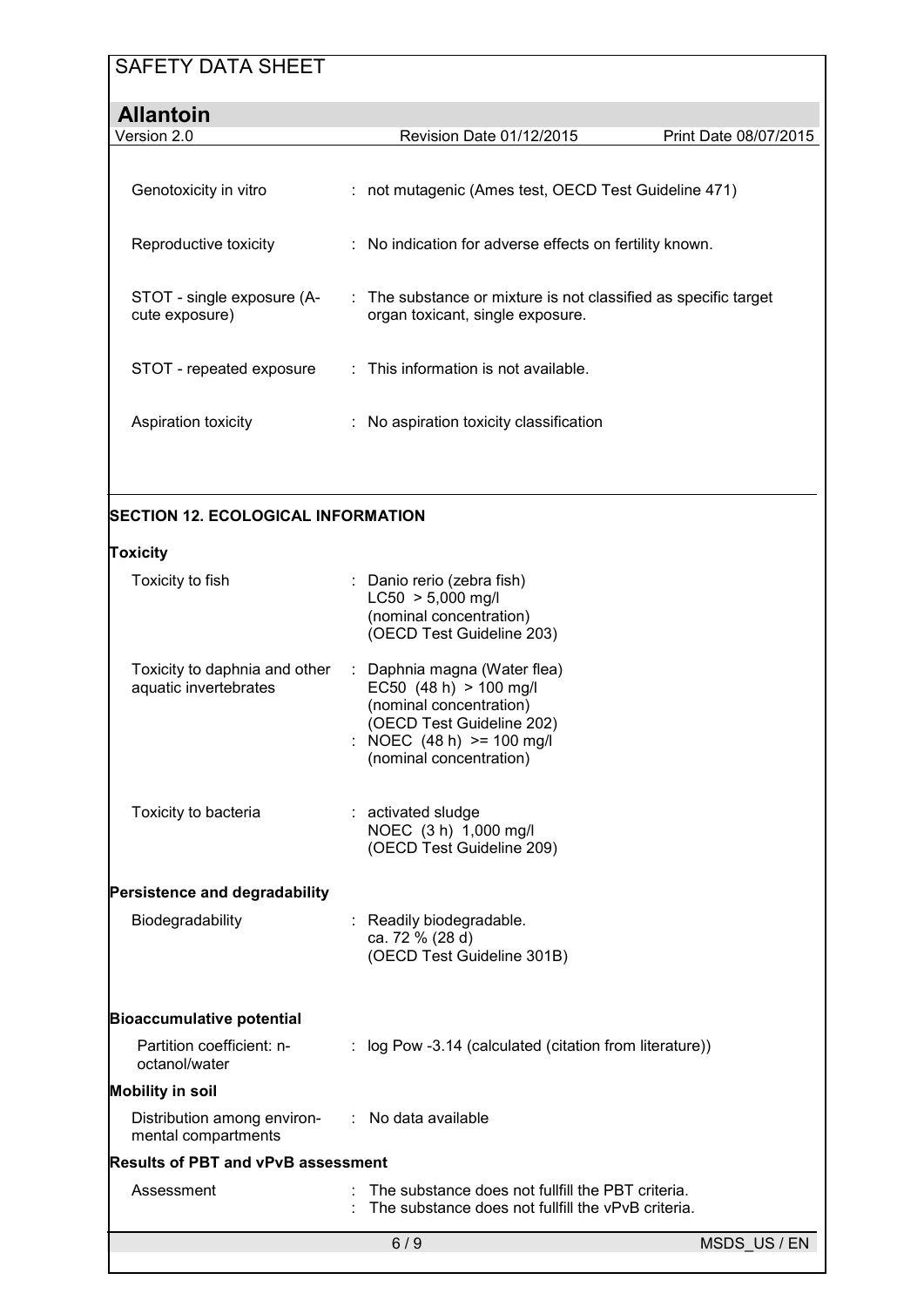| <b>SAFETY DATA SHEET</b>                              |                                                                                                                                                                             |                       |
|-------------------------------------------------------|-----------------------------------------------------------------------------------------------------------------------------------------------------------------------------|-----------------------|
| <b>Allantoin</b>                                      |                                                                                                                                                                             |                       |
| Version 2.0                                           | Revision Date 01/12/2015                                                                                                                                                    | Print Date 08/07/2015 |
| Other adverse effects                                 |                                                                                                                                                                             |                       |
| Regulation                                            | 40 CFR Protection of Environment; Part 82 Protection of<br>Stratospheric Ozone - CAA Section 602 Class I Substances                                                         |                       |
| Remarks                                               | This product neither contains, nor was manufactured with a<br>Class I or Class II ODS as defined by the U.S. Clean Air Act<br>Section 602 (40 CFR 82, Subpt. A, App.A + B). |                       |
| tion                                                  | Additional ecological informa- : There is no data available for this product.                                                                                               |                       |
| <b>SECTION 13. DISPOSAL CONSIDERATIONS</b>            |                                                                                                                                                                             |                       |
| <b>Disposal methods</b>                               |                                                                                                                                                                             |                       |
| Waste from residues                                   | : User must determine if any wastes generated exhibit hazard-<br>ous characteristics as per 40 CFR Part 261 or other national /<br>local legislation.                       |                       |
|                                                       | Offer surplus and non-recyclable solutions to a licensed dis-<br>posal company.                                                                                             |                       |
| Contaminated packaging                                | Empty containers should be taken to an approved waste han-<br>dling site for recycling or disposal.                                                                         |                       |
| SECTION 14. TRANSPORT INFORMATION                     |                                                                                                                                                                             |                       |
| <b>International Regulation</b>                       |                                                                                                                                                                             |                       |
| <b>UNRTDG</b><br>Not regulated as a dangerous good    |                                                                                                                                                                             |                       |
| <b>IATA-DGR</b><br>Not regulated as a dangerous good  |                                                                                                                                                                             |                       |
| <b>IMDG-Code</b><br>Not regulated as a dangerous good |                                                                                                                                                                             |                       |
| Not applicable for product as supplied.               | Transport in bulk according to Annex II of MARPOL 73/78 and the IBC Code                                                                                                    |                       |
| <b>National Regulations</b>                           |                                                                                                                                                                             |                       |
| <b>49 CFR</b><br>Not regulated as a dangerous good    |                                                                                                                                                                             |                       |
| <b>SECTION 15. REGULATORY INFORMATION</b>             |                                                                                                                                                                             |                       |
| <b>TSCA list</b>                                      | Not relevant                                                                                                                                                                |                       |
|                                                       | Not relevant                                                                                                                                                                |                       |
|                                                       | EPCRA - Emergency Planning and Community Right-to-Know Act                                                                                                                  |                       |
| <b>CERCLA Reportable Quantity</b>                     |                                                                                                                                                                             |                       |
|                                                       | This material does not contain any components with a CERCLA RQ.                                                                                                             |                       |
|                                                       | <b>SARA 304 Extremely Hazardous Substances Reportable Quantity</b>                                                                                                          |                       |
|                                                       | 7/9                                                                                                                                                                         | MSDS US/EN            |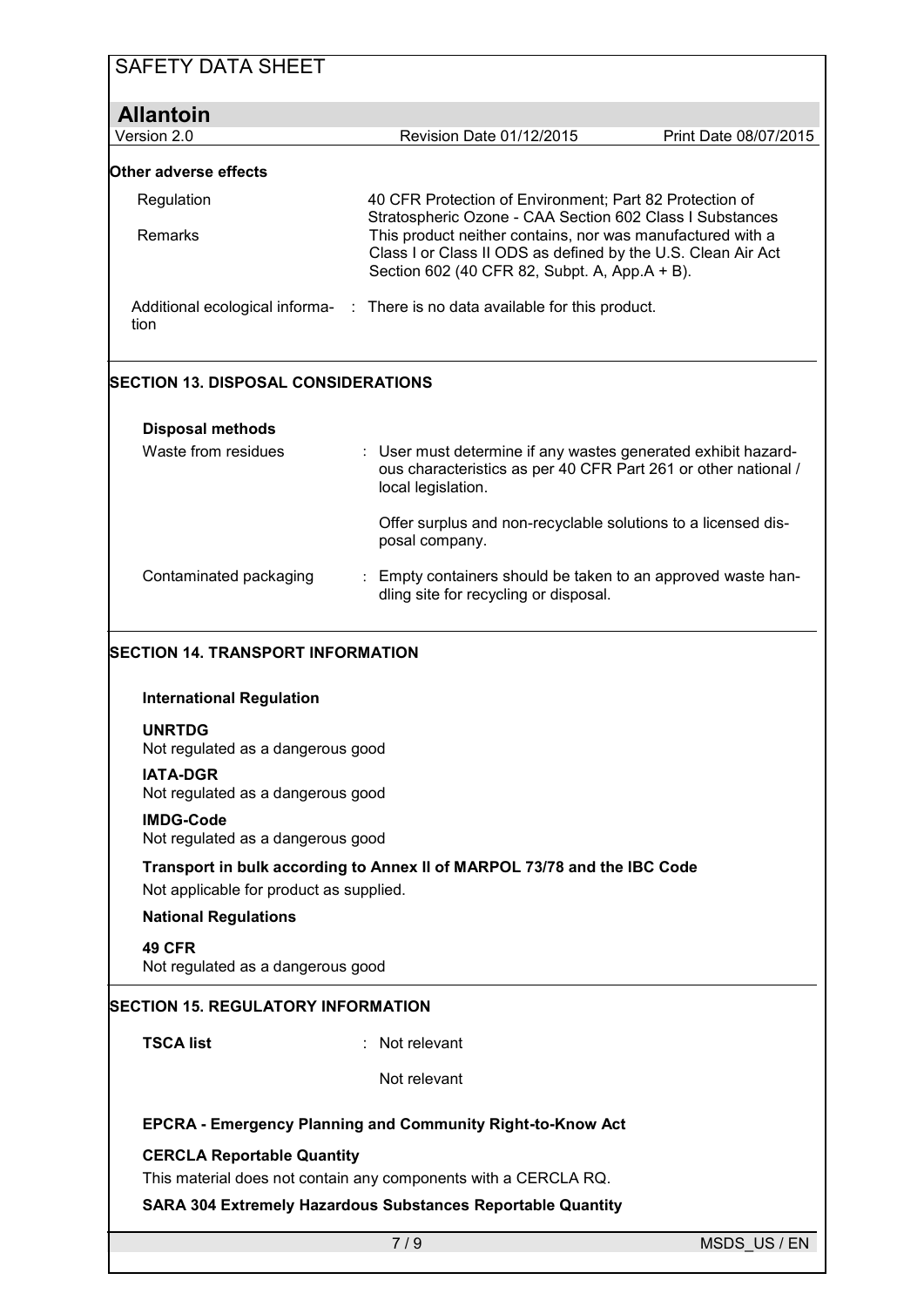| <b>Allantoin</b>                                                                         |                                                                                                                                                                                                                                                                                                                                                                  |               |                       |  |  |  |
|------------------------------------------------------------------------------------------|------------------------------------------------------------------------------------------------------------------------------------------------------------------------------------------------------------------------------------------------------------------------------------------------------------------------------------------------------------------|---------------|-----------------------|--|--|--|
| Version 2.0                                                                              | Revision Date 01/12/2015                                                                                                                                                                                                                                                                                                                                         |               | Print Date 08/07/2015 |  |  |  |
| This material does not contain any components with a section 304 EHS RQ.                 |                                                                                                                                                                                                                                                                                                                                                                  |               |                       |  |  |  |
| SARA 311/312 Hazards                                                                     | No SARA Hazards                                                                                                                                                                                                                                                                                                                                                  |               |                       |  |  |  |
| <b>SARA 302</b>                                                                          | : No chemicals in this material are subject to the reporting re-<br>quirements of SARA Title III, Section 302.<br>This material does not contain any chemical components with<br>known CAS numbers that exceed the threshold (De Minimis)<br>reporting levels established by SARA Title III, Section 313.                                                        |               |                       |  |  |  |
| <b>SARA 313</b>                                                                          |                                                                                                                                                                                                                                                                                                                                                                  |               |                       |  |  |  |
| <b>Clean Air Act</b>                                                                     |                                                                                                                                                                                                                                                                                                                                                                  |               |                       |  |  |  |
| Air Act Section 12 (40 CFR 61).<br>SOCMI Intermediate or Final VOC's (40 CFR 60.489).    | This product does not contain any hazardous air pollutants (HAP), as defined by the U.S. Clean<br>This product does not contain any chemicals listed under the U.S. Clean Air Act Section 112(r) for<br>Accidental Release Prevention (40 CFR 68.130, Subpart F).<br>This product does not contain any chemicals listed under the U.S. Clean Air Act Section 111 |               |                       |  |  |  |
| <b>Clean Water Act</b>                                                                   |                                                                                                                                                                                                                                                                                                                                                                  |               |                       |  |  |  |
| Section 311, Table 116.4A.<br>Section 311, Table 117.3.<br>307                           | This product does not contain any Hazardous Substances listed under the U.S. CleanWater Act,<br>This product does not contain any Hazardous Chemicals listed under the U.S. CleanWater Act,<br>This product does not contain any toxic pollutants listed under the U.S. Clean Water Act Section                                                                  |               |                       |  |  |  |
| <b>Massachusetts Right To Know</b>                                                       |                                                                                                                                                                                                                                                                                                                                                                  |               |                       |  |  |  |
|                                                                                          | No components are subject to the Massachusetts Right to<br>Know Act.                                                                                                                                                                                                                                                                                             |               |                       |  |  |  |
| Pennsylvania Right To Know<br>allantoin                                                  |                                                                                                                                                                                                                                                                                                                                                                  | $97 - 59 - 6$ | $90 - 100 %$          |  |  |  |
| <b>New Jersey Right To Know</b><br>allantoin                                             |                                                                                                                                                                                                                                                                                                                                                                  | 97-59-6       | 90 - 100 %            |  |  |  |
| The components of this product are reported in the following inventories:<br><b>TSCA</b> | : On TSCA Inventory                                                                                                                                                                                                                                                                                                                                              |               |                       |  |  |  |
|                                                                                          |                                                                                                                                                                                                                                                                                                                                                                  |               |                       |  |  |  |